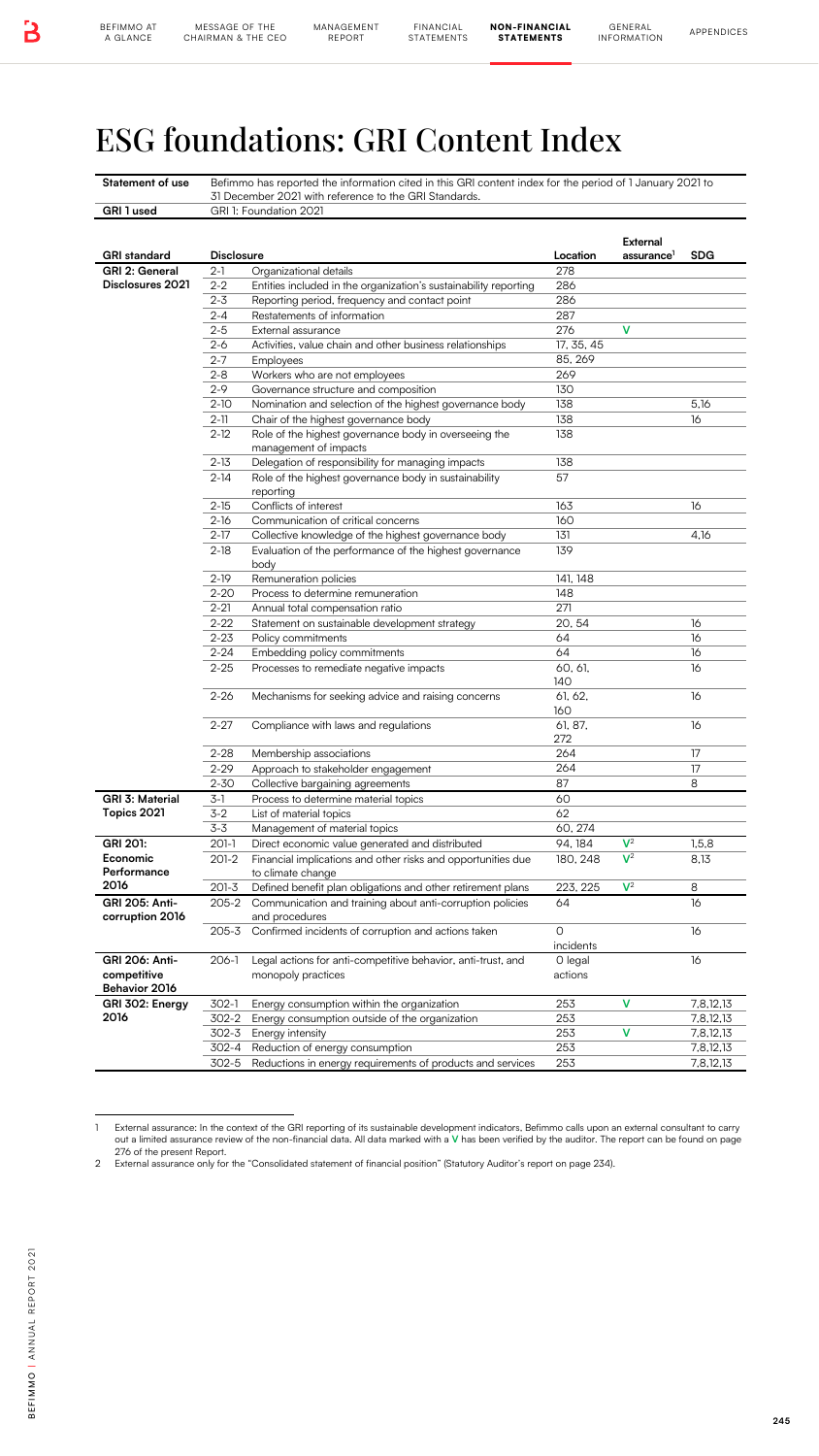MANAGEMENT

FINANCIAL STATEMENTS

NON-FINANCIAL STATEMENTS

| 303-5 Water consumption<br>305-1<br>Direct (Scope 1) GHG emissions<br>305-2 Energy indirect (Scope 2) GHG emissions<br>305-3 Other indirect (Scope 3) GHG emissions<br>305-4 GHG emissions intensity<br>305-5 Reduction of GHG emissions<br>306-1<br>306-2 Management of significant waste-related impacts<br>306-3 Waste generated<br>306-4 Waste diverted from disposal<br>306-5 Waste directed to disposal<br>New suppliers that were screened using environmental<br>308-1<br>criteria<br>308-2 | Waste generation and significant waste-related impacts                                                                                                                                                                                         | 257<br>252<br>252<br>252<br>252<br>252<br>78<br>78<br>258<br>258<br>258                                                                                                                                                                                                                                                                                                                                                                                                                                                           | v<br>v<br>v<br>v<br>v<br>v<br>v                                                                                                                                                                                                                                                                                                                                                                                                                                                                                                                                                                                                                                                                                                                                                                                                                                                                                                                                                                                                                                                                                                                                                                           | 6,12<br>3, 12, 13, 15<br>3,12,13,15<br>3, 12, 13, 15<br>13,15<br>13,15<br>3,6,11,12<br>3,8,11,12<br>3,6,11,12 |
|-----------------------------------------------------------------------------------------------------------------------------------------------------------------------------------------------------------------------------------------------------------------------------------------------------------------------------------------------------------------------------------------------------------------------------------------------------------------------------------------------------|------------------------------------------------------------------------------------------------------------------------------------------------------------------------------------------------------------------------------------------------|-----------------------------------------------------------------------------------------------------------------------------------------------------------------------------------------------------------------------------------------------------------------------------------------------------------------------------------------------------------------------------------------------------------------------------------------------------------------------------------------------------------------------------------|-----------------------------------------------------------------------------------------------------------------------------------------------------------------------------------------------------------------------------------------------------------------------------------------------------------------------------------------------------------------------------------------------------------------------------------------------------------------------------------------------------------------------------------------------------------------------------------------------------------------------------------------------------------------------------------------------------------------------------------------------------------------------------------------------------------------------------------------------------------------------------------------------------------------------------------------------------------------------------------------------------------------------------------------------------------------------------------------------------------------------------------------------------------------------------------------------------------|---------------------------------------------------------------------------------------------------------------|
|                                                                                                                                                                                                                                                                                                                                                                                                                                                                                                     |                                                                                                                                                                                                                                                |                                                                                                                                                                                                                                                                                                                                                                                                                                                                                                                                   |                                                                                                                                                                                                                                                                                                                                                                                                                                                                                                                                                                                                                                                                                                                                                                                                                                                                                                                                                                                                                                                                                                                                                                                                           |                                                                                                               |
|                                                                                                                                                                                                                                                                                                                                                                                                                                                                                                     |                                                                                                                                                                                                                                                |                                                                                                                                                                                                                                                                                                                                                                                                                                                                                                                                   |                                                                                                                                                                                                                                                                                                                                                                                                                                                                                                                                                                                                                                                                                                                                                                                                                                                                                                                                                                                                                                                                                                                                                                                                           |                                                                                                               |
|                                                                                                                                                                                                                                                                                                                                                                                                                                                                                                     |                                                                                                                                                                                                                                                |                                                                                                                                                                                                                                                                                                                                                                                                                                                                                                                                   |                                                                                                                                                                                                                                                                                                                                                                                                                                                                                                                                                                                                                                                                                                                                                                                                                                                                                                                                                                                                                                                                                                                                                                                                           |                                                                                                               |
|                                                                                                                                                                                                                                                                                                                                                                                                                                                                                                     |                                                                                                                                                                                                                                                |                                                                                                                                                                                                                                                                                                                                                                                                                                                                                                                                   |                                                                                                                                                                                                                                                                                                                                                                                                                                                                                                                                                                                                                                                                                                                                                                                                                                                                                                                                                                                                                                                                                                                                                                                                           |                                                                                                               |
|                                                                                                                                                                                                                                                                                                                                                                                                                                                                                                     |                                                                                                                                                                                                                                                |                                                                                                                                                                                                                                                                                                                                                                                                                                                                                                                                   |                                                                                                                                                                                                                                                                                                                                                                                                                                                                                                                                                                                                                                                                                                                                                                                                                                                                                                                                                                                                                                                                                                                                                                                                           |                                                                                                               |
|                                                                                                                                                                                                                                                                                                                                                                                                                                                                                                     |                                                                                                                                                                                                                                                |                                                                                                                                                                                                                                                                                                                                                                                                                                                                                                                                   |                                                                                                                                                                                                                                                                                                                                                                                                                                                                                                                                                                                                                                                                                                                                                                                                                                                                                                                                                                                                                                                                                                                                                                                                           |                                                                                                               |
|                                                                                                                                                                                                                                                                                                                                                                                                                                                                                                     |                                                                                                                                                                                                                                                |                                                                                                                                                                                                                                                                                                                                                                                                                                                                                                                                   |                                                                                                                                                                                                                                                                                                                                                                                                                                                                                                                                                                                                                                                                                                                                                                                                                                                                                                                                                                                                                                                                                                                                                                                                           |                                                                                                               |
|                                                                                                                                                                                                                                                                                                                                                                                                                                                                                                     |                                                                                                                                                                                                                                                |                                                                                                                                                                                                                                                                                                                                                                                                                                                                                                                                   | v                                                                                                                                                                                                                                                                                                                                                                                                                                                                                                                                                                                                                                                                                                                                                                                                                                                                                                                                                                                                                                                                                                                                                                                                         | 3,11,12                                                                                                       |
|                                                                                                                                                                                                                                                                                                                                                                                                                                                                                                     |                                                                                                                                                                                                                                                | 66                                                                                                                                                                                                                                                                                                                                                                                                                                                                                                                                |                                                                                                                                                                                                                                                                                                                                                                                                                                                                                                                                                                                                                                                                                                                                                                                                                                                                                                                                                                                                                                                                                                                                                                                                           | 3,6,11,12<br>12                                                                                               |
|                                                                                                                                                                                                                                                                                                                                                                                                                                                                                                     | Negative environmental impacts in the supply chain and                                                                                                                                                                                         | 66                                                                                                                                                                                                                                                                                                                                                                                                                                                                                                                                |                                                                                                                                                                                                                                                                                                                                                                                                                                                                                                                                                                                                                                                                                                                                                                                                                                                                                                                                                                                                                                                                                                                                                                                                           | 12                                                                                                            |
| actions taken<br>New employee hires and employee turnover<br>401-1                                                                                                                                                                                                                                                                                                                                                                                                                                  |                                                                                                                                                                                                                                                | 88.271                                                                                                                                                                                                                                                                                                                                                                                                                                                                                                                            | v                                                                                                                                                                                                                                                                                                                                                                                                                                                                                                                                                                                                                                                                                                                                                                                                                                                                                                                                                                                                                                                                                                                                                                                                         | 5,8,10                                                                                                        |
| 401-2                                                                                                                                                                                                                                                                                                                                                                                                                                                                                               | Benefits provided to full-time employees that are not                                                                                                                                                                                          | 87                                                                                                                                                                                                                                                                                                                                                                                                                                                                                                                                |                                                                                                                                                                                                                                                                                                                                                                                                                                                                                                                                                                                                                                                                                                                                                                                                                                                                                                                                                                                                                                                                                                                                                                                                           | 3,5,8                                                                                                         |
|                                                                                                                                                                                                                                                                                                                                                                                                                                                                                                     | provided to temporary or part-time employees                                                                                                                                                                                                   |                                                                                                                                                                                                                                                                                                                                                                                                                                                                                                                                   |                                                                                                                                                                                                                                                                                                                                                                                                                                                                                                                                                                                                                                                                                                                                                                                                                                                                                                                                                                                                                                                                                                                                                                                                           |                                                                                                               |
|                                                                                                                                                                                                                                                                                                                                                                                                                                                                                                     |                                                                                                                                                                                                                                                |                                                                                                                                                                                                                                                                                                                                                                                                                                                                                                                                   |                                                                                                                                                                                                                                                                                                                                                                                                                                                                                                                                                                                                                                                                                                                                                                                                                                                                                                                                                                                                                                                                                                                                                                                                           | 8                                                                                                             |
|                                                                                                                                                                                                                                                                                                                                                                                                                                                                                                     |                                                                                                                                                                                                                                                | 89                                                                                                                                                                                                                                                                                                                                                                                                                                                                                                                                |                                                                                                                                                                                                                                                                                                                                                                                                                                                                                                                                                                                                                                                                                                                                                                                                                                                                                                                                                                                                                                                                                                                                                                                                           | 3,8                                                                                                           |
|                                                                                                                                                                                                                                                                                                                                                                                                                                                                                                     |                                                                                                                                                                                                                                                | 89                                                                                                                                                                                                                                                                                                                                                                                                                                                                                                                                |                                                                                                                                                                                                                                                                                                                                                                                                                                                                                                                                                                                                                                                                                                                                                                                                                                                                                                                                                                                                                                                                                                                                                                                                           | 3,8<br>3,8,16                                                                                                 |
|                                                                                                                                                                                                                                                                                                                                                                                                                                                                                                     |                                                                                                                                                                                                                                                |                                                                                                                                                                                                                                                                                                                                                                                                                                                                                                                                   |                                                                                                                                                                                                                                                                                                                                                                                                                                                                                                                                                                                                                                                                                                                                                                                                                                                                                                                                                                                                                                                                                                                                                                                                           |                                                                                                               |
|                                                                                                                                                                                                                                                                                                                                                                                                                                                                                                     |                                                                                                                                                                                                                                                | 89, 90                                                                                                                                                                                                                                                                                                                                                                                                                                                                                                                            |                                                                                                                                                                                                                                                                                                                                                                                                                                                                                                                                                                                                                                                                                                                                                                                                                                                                                                                                                                                                                                                                                                                                                                                                           | 3.4.8                                                                                                         |
|                                                                                                                                                                                                                                                                                                                                                                                                                                                                                                     |                                                                                                                                                                                                                                                | 89                                                                                                                                                                                                                                                                                                                                                                                                                                                                                                                                |                                                                                                                                                                                                                                                                                                                                                                                                                                                                                                                                                                                                                                                                                                                                                                                                                                                                                                                                                                                                                                                                                                                                                                                                           | 3<br>3,8                                                                                                      |
|                                                                                                                                                                                                                                                                                                                                                                                                                                                                                                     |                                                                                                                                                                                                                                                |                                                                                                                                                                                                                                                                                                                                                                                                                                                                                                                                   |                                                                                                                                                                                                                                                                                                                                                                                                                                                                                                                                                                                                                                                                                                                                                                                                                                                                                                                                                                                                                                                                                                                                                                                                           |                                                                                                               |
| management system                                                                                                                                                                                                                                                                                                                                                                                                                                                                                   |                                                                                                                                                                                                                                                |                                                                                                                                                                                                                                                                                                                                                                                                                                                                                                                                   |                                                                                                                                                                                                                                                                                                                                                                                                                                                                                                                                                                                                                                                                                                                                                                                                                                                                                                                                                                                                                                                                                                                                                                                                           | 3,8                                                                                                           |
|                                                                                                                                                                                                                                                                                                                                                                                                                                                                                                     |                                                                                                                                                                                                                                                | 90, 272                                                                                                                                                                                                                                                                                                                                                                                                                                                                                                                           | v                                                                                                                                                                                                                                                                                                                                                                                                                                                                                                                                                                                                                                                                                                                                                                                                                                                                                                                                                                                                                                                                                                                                                                                                         | 3,8,16                                                                                                        |
|                                                                                                                                                                                                                                                                                                                                                                                                                                                                                                     |                                                                                                                                                                                                                                                |                                                                                                                                                                                                                                                                                                                                                                                                                                                                                                                                   | v                                                                                                                                                                                                                                                                                                                                                                                                                                                                                                                                                                                                                                                                                                                                                                                                                                                                                                                                                                                                                                                                                                                                                                                                         | 3,8,16<br>4,5,8,10                                                                                            |
| assistance programs                                                                                                                                                                                                                                                                                                                                                                                                                                                                                 |                                                                                                                                                                                                                                                | 87                                                                                                                                                                                                                                                                                                                                                                                                                                                                                                                                |                                                                                                                                                                                                                                                                                                                                                                                                                                                                                                                                                                                                                                                                                                                                                                                                                                                                                                                                                                                                                                                                                                                                                                                                           | 8                                                                                                             |
|                                                                                                                                                                                                                                                                                                                                                                                                                                                                                                     |                                                                                                                                                                                                                                                | 270                                                                                                                                                                                                                                                                                                                                                                                                                                                                                                                               | v                                                                                                                                                                                                                                                                                                                                                                                                                                                                                                                                                                                                                                                                                                                                                                                                                                                                                                                                                                                                                                                                                                                                                                                                         | 5,8,10                                                                                                        |
|                                                                                                                                                                                                                                                                                                                                                                                                                                                                                                     |                                                                                                                                                                                                                                                | 88.269                                                                                                                                                                                                                                                                                                                                                                                                                                                                                                                            |                                                                                                                                                                                                                                                                                                                                                                                                                                                                                                                                                                                                                                                                                                                                                                                                                                                                                                                                                                                                                                                                                                                                                                                                           | 5,8<br>5,8,10                                                                                                 |
|                                                                                                                                                                                                                                                                                                                                                                                                                                                                                                     |                                                                                                                                                                                                                                                |                                                                                                                                                                                                                                                                                                                                                                                                                                                                                                                                   |                                                                                                                                                                                                                                                                                                                                                                                                                                                                                                                                                                                                                                                                                                                                                                                                                                                                                                                                                                                                                                                                                                                                                                                                           |                                                                                                               |
|                                                                                                                                                                                                                                                                                                                                                                                                                                                                                                     |                                                                                                                                                                                                                                                |                                                                                                                                                                                                                                                                                                                                                                                                                                                                                                                                   |                                                                                                                                                                                                                                                                                                                                                                                                                                                                                                                                                                                                                                                                                                                                                                                                                                                                                                                                                                                                                                                                                                                                                                                                           | 5,8,16                                                                                                        |
|                                                                                                                                                                                                                                                                                                                                                                                                                                                                                                     |                                                                                                                                                                                                                                                |                                                                                                                                                                                                                                                                                                                                                                                                                                                                                                                                   |                                                                                                                                                                                                                                                                                                                                                                                                                                                                                                                                                                                                                                                                                                                                                                                                                                                                                                                                                                                                                                                                                                                                                                                                           |                                                                                                               |
|                                                                                                                                                                                                                                                                                                                                                                                                                                                                                                     |                                                                                                                                                                                                                                                |                                                                                                                                                                                                                                                                                                                                                                                                                                                                                                                                   |                                                                                                                                                                                                                                                                                                                                                                                                                                                                                                                                                                                                                                                                                                                                                                                                                                                                                                                                                                                                                                                                                                                                                                                                           | 8                                                                                                             |
|                                                                                                                                                                                                                                                                                                                                                                                                                                                                                                     |                                                                                                                                                                                                                                                |                                                                                                                                                                                                                                                                                                                                                                                                                                                                                                                                   |                                                                                                                                                                                                                                                                                                                                                                                                                                                                                                                                                                                                                                                                                                                                                                                                                                                                                                                                                                                                                                                                                                                                                                                                           |                                                                                                               |
|                                                                                                                                                                                                                                                                                                                                                                                                                                                                                                     |                                                                                                                                                                                                                                                |                                                                                                                                                                                                                                                                                                                                                                                                                                                                                                                                   |                                                                                                                                                                                                                                                                                                                                                                                                                                                                                                                                                                                                                                                                                                                                                                                                                                                                                                                                                                                                                                                                                                                                                                                                           |                                                                                                               |
|                                                                                                                                                                                                                                                                                                                                                                                                                                                                                                     |                                                                                                                                                                                                                                                |                                                                                                                                                                                                                                                                                                                                                                                                                                                                                                                                   |                                                                                                                                                                                                                                                                                                                                                                                                                                                                                                                                                                                                                                                                                                                                                                                                                                                                                                                                                                                                                                                                                                                                                                                                           |                                                                                                               |
|                                                                                                                                                                                                                                                                                                                                                                                                                                                                                                     |                                                                                                                                                                                                                                                |                                                                                                                                                                                                                                                                                                                                                                                                                                                                                                                                   |                                                                                                                                                                                                                                                                                                                                                                                                                                                                                                                                                                                                                                                                                                                                                                                                                                                                                                                                                                                                                                                                                                                                                                                                           | 5,8,16                                                                                                        |
|                                                                                                                                                                                                                                                                                                                                                                                                                                                                                                     |                                                                                                                                                                                                                                                |                                                                                                                                                                                                                                                                                                                                                                                                                                                                                                                                   |                                                                                                                                                                                                                                                                                                                                                                                                                                                                                                                                                                                                                                                                                                                                                                                                                                                                                                                                                                                                                                                                                                                                                                                                           | 5,8                                                                                                           |
|                                                                                                                                                                                                                                                                                                                                                                                                                                                                                                     |                                                                                                                                                                                                                                                |                                                                                                                                                                                                                                                                                                                                                                                                                                                                                                                                   |                                                                                                                                                                                                                                                                                                                                                                                                                                                                                                                                                                                                                                                                                                                                                                                                                                                                                                                                                                                                                                                                                                                                                                                                           |                                                                                                               |
|                                                                                                                                                                                                                                                                                                                                                                                                                                                                                                     |                                                                                                                                                                                                                                                | 93                                                                                                                                                                                                                                                                                                                                                                                                                                                                                                                                | V                                                                                                                                                                                                                                                                                                                                                                                                                                                                                                                                                                                                                                                                                                                                                                                                                                                                                                                                                                                                                                                                                                                                                                                                         | 4,17                                                                                                          |
|                                                                                                                                                                                                                                                                                                                                                                                                                                                                                                     |                                                                                                                                                                                                                                                |                                                                                                                                                                                                                                                                                                                                                                                                                                                                                                                                   |                                                                                                                                                                                                                                                                                                                                                                                                                                                                                                                                                                                                                                                                                                                                                                                                                                                                                                                                                                                                                                                                                                                                                                                                           | $\mathbf{I}$                                                                                                  |
|                                                                                                                                                                                                                                                                                                                                                                                                                                                                                                     |                                                                                                                                                                                                                                                |                                                                                                                                                                                                                                                                                                                                                                                                                                                                                                                                   |                                                                                                                                                                                                                                                                                                                                                                                                                                                                                                                                                                                                                                                                                                                                                                                                                                                                                                                                                                                                                                                                                                                                                                                                           |                                                                                                               |
|                                                                                                                                                                                                                                                                                                                                                                                                                                                                                                     |                                                                                                                                                                                                                                                | 66                                                                                                                                                                                                                                                                                                                                                                                                                                                                                                                                |                                                                                                                                                                                                                                                                                                                                                                                                                                                                                                                                                                                                                                                                                                                                                                                                                                                                                                                                                                                                                                                                                                                                                                                                           | 5,8,16                                                                                                        |
| taken                                                                                                                                                                                                                                                                                                                                                                                                                                                                                               |                                                                                                                                                                                                                                                |                                                                                                                                                                                                                                                                                                                                                                                                                                                                                                                                   |                                                                                                                                                                                                                                                                                                                                                                                                                                                                                                                                                                                                                                                                                                                                                                                                                                                                                                                                                                                                                                                                                                                                                                                                           | 5,8,16                                                                                                        |
| Political contributions                                                                                                                                                                                                                                                                                                                                                                                                                                                                             |                                                                                                                                                                                                                                                | 265                                                                                                                                                                                                                                                                                                                                                                                                                                                                                                                               |                                                                                                                                                                                                                                                                                                                                                                                                                                                                                                                                                                                                                                                                                                                                                                                                                                                                                                                                                                                                                                                                                                                                                                                                           | 16,17                                                                                                         |
|                                                                                                                                                                                                                                                                                                                                                                                                                                                                                                     |                                                                                                                                                                                                                                                | 92, 272                                                                                                                                                                                                                                                                                                                                                                                                                                                                                                                           | v                                                                                                                                                                                                                                                                                                                                                                                                                                                                                                                                                                                                                                                                                                                                                                                                                                                                                                                                                                                                                                                                                                                                                                                                         | 3                                                                                                             |
|                                                                                                                                                                                                                                                                                                                                                                                                                                                                                                     |                                                                                                                                                                                                                                                | 92, 272                                                                                                                                                                                                                                                                                                                                                                                                                                                                                                                           | v                                                                                                                                                                                                                                                                                                                                                                                                                                                                                                                                                                                                                                                                                                                                                                                                                                                                                                                                                                                                                                                                                                                                                                                                         | 16                                                                                                            |
|                                                                                                                                                                                                                                                                                                                                                                                                                                                                                                     | 402-1<br>403-1<br>403-9 Work-related injuries<br>403-10 Work-related ill health<br>405-1<br>406-1<br>$407-1$<br>408-1<br>child labor<br>409-1<br>$413 - 1$<br>413-2<br>414-1<br>414-2<br>$415 - 1$<br>416-1<br>and service categories<br>416-2 | Occupational health and safety management system<br>403-3 Occupational health services<br>occupational health and safety<br>403-5 Worker training on occupational health and safety<br>403-6 Promotion of worker health<br>404-1 Average hours of training per year per employee<br>and career development reviews<br>Diversity of governance bodies and employees<br>association and collective bargaining may be at risk<br>forced or compulsory labor<br>assessments, and development programs<br>impacts on local communities | Minimum notice periods regarding operational changes<br>87<br>403-4 Worker participation, consultation, and communication on<br>89<br>89<br>403-7 Prevention and mitigation of occupational health and<br>safety impacts directly linked by business relationships<br>403-8 Workers covered by an occupational health and safety<br>89<br>272<br>88, 270<br>404-2 Programs for upgrading employee skills and transition<br>404-3 Percentage of employees receiving regular performance<br>88, 271<br>405-2 Ratio of basic salary and remuneration of women to men<br>Incidents of discrimination and corrective actions taken<br>87<br>Operations and suppliers in which the right to freedom of<br>Operations and suppliers at significant risk for incidents of<br>Operations and suppliers at significant risk for incidents of<br>Operations with local community engagement, impact<br>Operations with significant actual and potential negative<br>93<br>New suppliers that were screened using social criteria<br>Negative social impacts in the supply chain and actions<br>66<br>Assessment of the health and safety impacts of product<br>Incidents of non-compliance concerning the health and | v<br>64, 66, 87<br>64, 66, 87<br>64, 66, 87                                                                   |